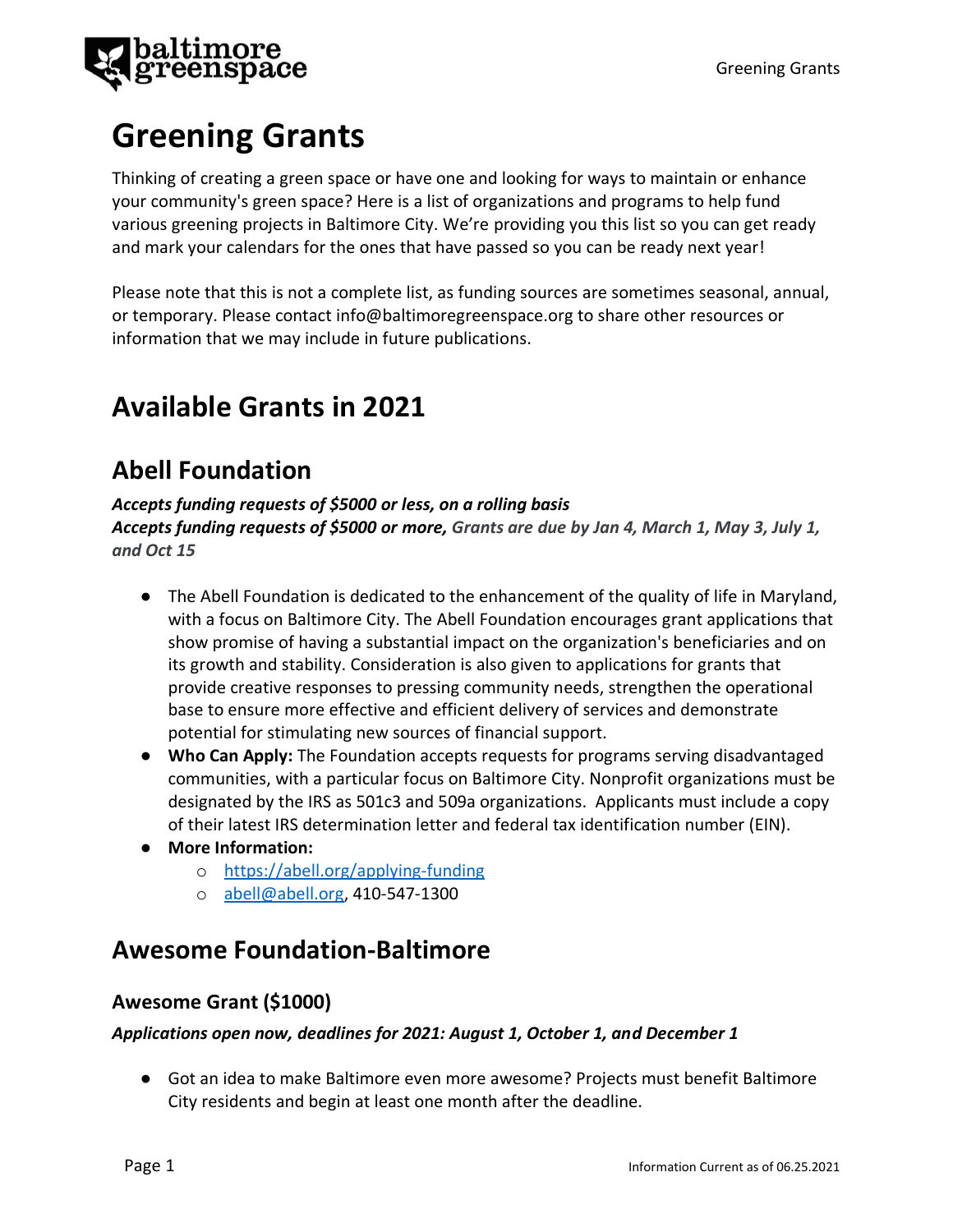

- **Who Can Apply:** Anyone in Baltimore City. *No non-profit fiscal sponsor needed.*
- **More Information:**
	- o <https://www.awesomefoundation.org/en/chapters/baltimore>
	- o [awesomebmore@gmail.com](mailto:awesomebmore@gmail.com)

# **Baltimore National Heritage Grant**

### **Neighborhood Placemaking Grant (\$1500-5000 with a required match)**

#### *This grant application will open September and typically closes by December*

- The goal of the Neighborhood Placemaking Grant Program is to assist neighborhoods with: enhancing their quality of life through heritage tourism stewardship, become more visitor-friendly and visitor-ready, balance community and tourism, and increase awareness of the Baltimore National Heritage Area and its resources for neighborhoods.
- **Who Can Apply:** Eligible applicants are non-profit organizations and tax-exempt community/neighborhood associations in good standing with the Maryland Department of Assessments and Taxation. Proposed projects must be within this boundary: https://www.explorebaltimore.org/page/bnha-boundary-map
- **More Information:**
	- <https://www.explorebaltimore.org/grants/heritage-neighborhoods-grants>
	- First-time applicants to Baltimore National Heritage Area are required to contact Kenyona Moore, [kmoore@baltimoreheritagearea.org,](mailto:kmoore@baltimoreheritagearea.org) 410-878-6411

# **Bmore Beautiful**

### **Love Your Block Microgrant (Amount TBA)**

#### *This grant application will open July 2021.*

- Love Your Block are microgrants that are used to support small community-based beautification efforts. This grant is designed to support projects that help spruce up the block and can be accomplished in a day with a small group of volunteers.
- **Who Can Apply:** Information forthcoming, check grant website.
- **More Information:** 
	- o <https://ecb.baltimorecity.gov/grant-opportunities%C2%A0>
	- o Natasha Neale[, Natasha.Neale@baltimorecity.gov,](mailto:Natasha.Neale@baltimorecity.gov) 410-396-6909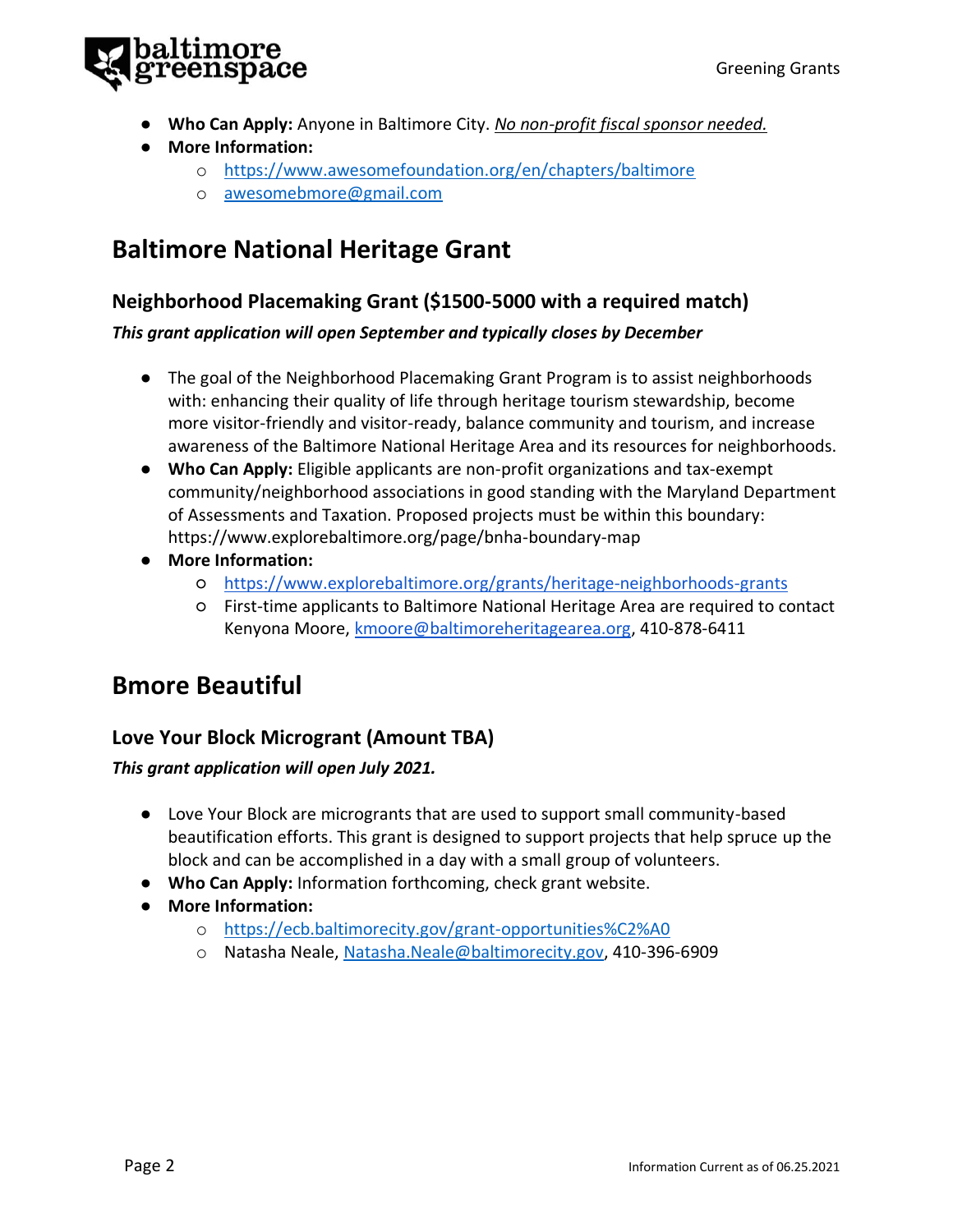# **Chesapeake Bay Trust**

### **Community Engagement Mini Grant (\$5000)**

#### *Application open on a rolling deadline and ends when all funds are awarded*

- The Mini Grants Program for Community Engagement and Restoration is designed to engage Maryland residents in activities that enhance communities, engage residents, and improve natural resources. To see a longer list of potential projects, read the full Request for Proposals (RFP). *Please note the RFP is updated every year.*
- **Who Can Apply:** Nonprofit organizations, community associations, faith-based organizations and more. The Trust seeks to engage groups that have traditionally been under-engaged with environmental issues but also new applicants and organizations from a diverse array of communities. Only applicants who have received three grants or fewer from the Trust in the past are eligible to apply.
- **More Information:**
	- o <https://cbtrust.org/grants/community-engagement/>
	- o Kathy Somoza, [ksomoza@cbtrust.org,](mailto:ksomoza@cbtrust.org) 410-974-2941 x120

### **Outreach and Restoration Grant Program (\$30,000-75,000)**

#### *Application open now, due August 11, 2021*

- This grant program encourages outreach, community engagement activities, and onthe-ground restoration projects that increase knowledge, change behavior, and accelerate stewardship of natural resources that involve residents in restoring local green spaces, waterways, and natural resources. Applicants can request funds from one of the following tracks.
	- o Track 1: Outreach/Knowledge Building Projects (up to \$30,000)
	- o Track 2: Behavior Change Projects (up to \$50,000)
	- o Track 3: Restoration Projects (up to \$50,000)
	- o Track 4: Outreach and Restoration Projects (up to \$75,000)
- **Who Can Apply:** Non-profit organizations, community and homeowner associations, faith-based organizations, and more.
- **More Information:**
	- o <https://cbtrust.org/grants/outreach-and-restoration/>
	- o Bre'Anna Brooks, [bbrooks@cbtrust.org,](mailto:bbrooks@cbtrust.org) 410-974-2941 x112

### **Additional Grants from Chesapeake Bay Trust**

*Applications and deadlines vary. Check<https://cbtrust.org/grants/>*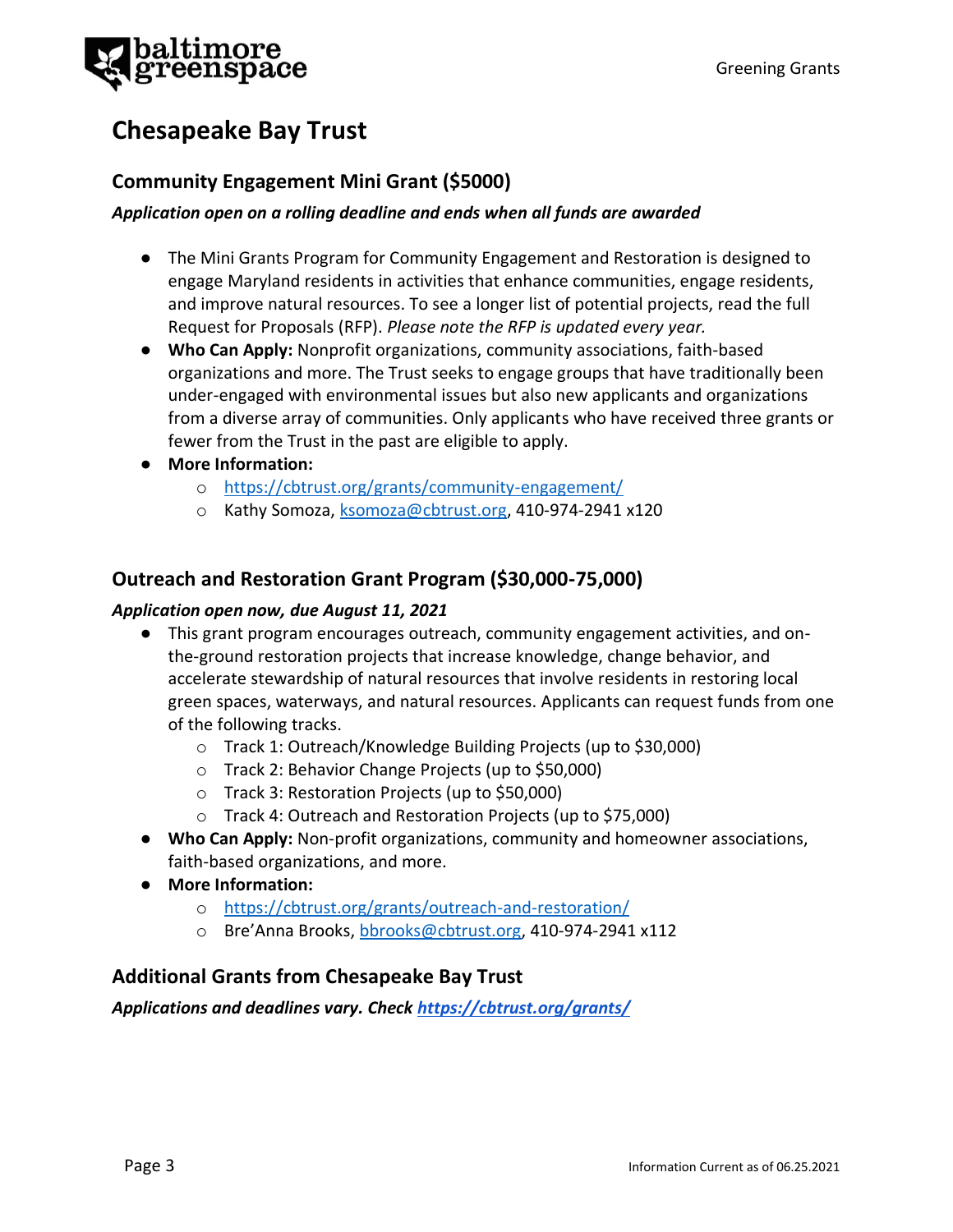

# **Forever Maryland – Keep Maryland Beautiful Grant Programs**

### **Citizen Stewardship Grant (\$5000)**

#### *This grant application opens October 1, 2021, due November 12, 2021*

- This grant supports projects that develops and encourages the ongoing work of organizations that have been active in educating fellow community members (especially young people) about environmental issues such as litter prevention, local stewardship and beautification, or other local and statewide environmental issues, and to preserve natural areas and create a sense of place in communities.
- **Who Can Apply:** Schools, nonprofits and other community organizations whose missions are centered upon directly engaging community members (especially children and young adults) in environmental education and stewardship.
- **More Information:**
	- o [https://forevermaryland.org/environmental-grants/#citizen\\_stewardship](https://forevermaryland.org/environmental-grants/#citizen_stewardship)
	- o Dina Lansinger, [dina@forevermaryland.org,](mailto:dina@forevermaryland.org) 443-640-1034 ext.1160

# **Clean Up & Green Up Maryland Grant (\$5000)**

#### *This grant application opens October 1, 2021, due November 12, 2021*

- This grant supports projects to develop community-based leadership and volunteerbased activities to eliminate litter and implement beautification and greening initiatives. This grant also encourages community groups and nonprofit organizations statewide to promote neighborhood cleanliness and beautification by increasing litter removal, greening activities, community education, and citizen stewardship.
- **Who Can Apply:** Local groups, municipalities, nonprofit organizations, and more.
- **More Information:**
	- o [https://forevermaryland.org/environmental-grants/#citizen\\_stewardship](https://forevermaryland.org/environmental-grants/#citizen_stewardship)
	- o Dina Lansinger, [dina@forevermaryland.org,](mailto:dina@forevermaryland.org) 443-640-1034 ext.1160

# **South Baltimore Gateway Partnership**

### **Community Grants (\$2,000-100,000)**

#### *Applications accepted quarterly, Next Deadline is August 31, 2021*

- The project must serve or otherwise benefit the residents, businesses, institutions, or organizations of the neighborhoods served by South Baltimore Gateway Partnership.
- **Who Can Apply:** Any non-profit organization, faith-based organization, community group, PTO, or government agency can apply. For Spark and Small grants, this even includes unincorporated community organizations, or groups of active community residents, so long as you can find a fiscal sponsor to help.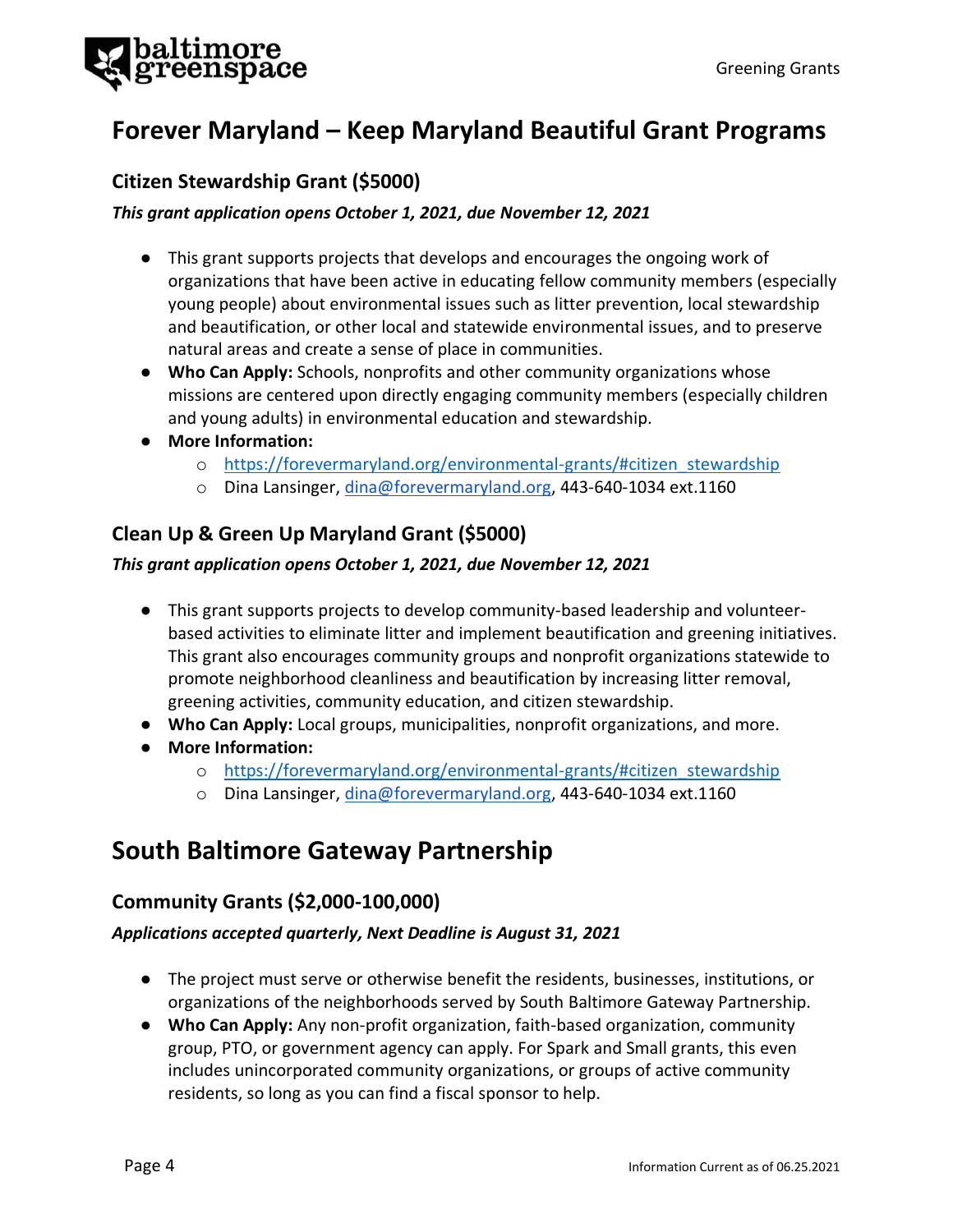

- **More Information:**
	- o <https://sbgpartnership.org/community-grants/>
	- o Acacia Asbell, [aasbell@sbgpartnership.org](mailto:aasbell@sbgpartnership.org)

# **Southwest Partnership**

### **Neighborhood Grants (\$5,000)**

#### *Application for 2021 cycle opens in this fall and for 2022 in early spring*

- The Southwest Partnership is able to provide grants, usually up to \$5,000 to community members for capital projects that: increase the vibrancy of streets and public spaces; improve the quality of life for current residents; reduce or prevent blight; increase and encourage community engagement and use of public spaces.
- **Who Can Apply:** Neighborhood associations, block groups, and other community groups in the Southwest Partnership area are eligible to apply. The Southwest Partnership neighborhoods include Barre Circle, Franklin Square, Hollins Roundhouse, Mount Clare, Pigtown, Poppleton, and Union Square.
- **More Information:**
	- o [https://southwestpartnershipbaltimore.org/portfolio/small-neighborhood](https://southwestpartnershipbaltimore.org/portfolio/small-neighborhood-grants-available/)[grants-available/](https://southwestpartnershipbaltimore.org/portfolio/small-neighborhood-grants-available/)
	- o Elizabeth Weber, [elizabeth@swpbal.org,](mailto:elizabeth@swpbal.org) 667-281-9082

# **Grants to Look for in 2022**

# **BGE**

### **Green Grants (\$500-\$10,000)**

#### *Application typically opens in the spring; deadline in 2021 was May 14, 2021*

- Environmental stewardship is one of BGE's core values. BGE's commitment to use natural resources responsibly, prevent pollution and improve energy efficiency, Green Grants are being offered to communities within the BGE's service area. These grants complement BGE's environmental giving and are part of steps to link employees to the communities they live and work in. Applications will be considered for new and existing programs that fall within the Environmental Focus Areas (Conservation, Education. Energy Efficiency, Pollution Prevention, Community Engagement).
- **Who Can Apply:** 501c3 non-profit organizations with a Board of Directors and the project must be located geographically within the BGE service area.
- **More Information:**
	- o <https://www.bge.com/SafetyCommunity/Community/Pages/GreenGrants.aspx>
	- o [CSR.BGE@bge.com,](mailto:CSR.BGE@bge.com) Include "Request for Discussion" in the subject line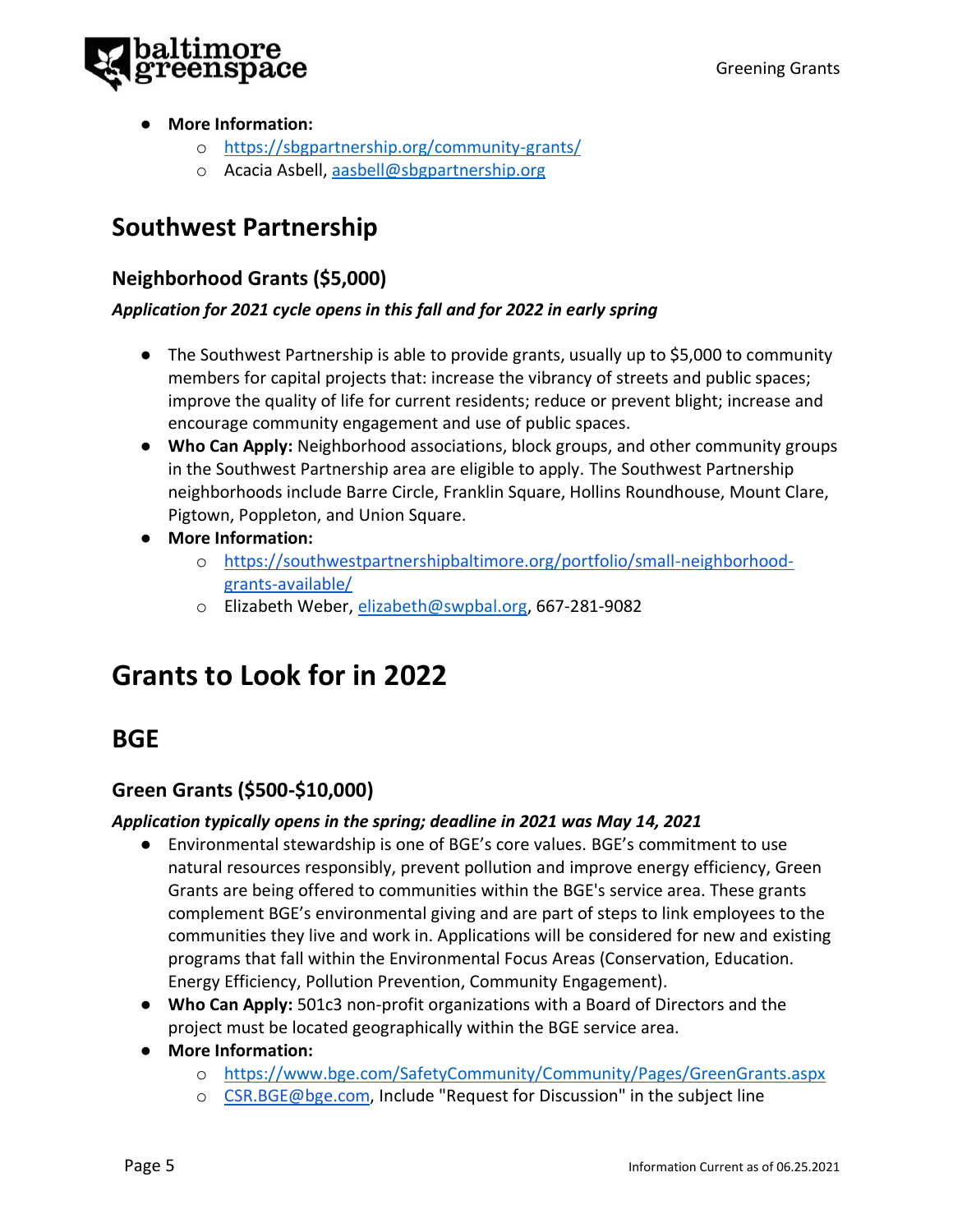

# **Bmore Beautiful**

### **Care-A-Lot Program (\$23 per lot, number of lots covered varies)**

### *Grant applications for 2022 cycle will open in early 2022 and the deadline is typically late February/early March*

- The Care-A-Lot Program is designed to support community-based organizations that have the capacity to mow and maintain vacant lots during the "Grow Season" which runs from April-October.
- **Who Can Apply:** Eligible organizations must be a registered 501c3 OR have a fiscal sponsor with a registered 501c3 designation. This program is not intended for landscaping, small haulers and other small businesses.
- **More Information:** 
	- o <https://ecb.baltimorecity.gov/grant-opportunities%C2%A0>
	- o Natasha Neale[, Natasha.Neale@baltimorecity.gov,](mailto:Natasha.Neale@baltimorecity.gov) 410-396-6909

### **Say YES! Grant Program (Amount Varies)**

### *Grant applications for 2022 cycle will open in early 2022 and the deadline is typically late February/early March*

- Say YES! (Youth Environmental Stewards) Program is a seasonal youth engagement program. Community based organizations can apply for a grant to engage with up to 5 youth in their community on various beautification efforts. Selected youth must live in the neighborhood that they are working. Supervision is provided by community leaders as a way to foster mentorship for the next generation of community leaders and activities.
- **Who Can Apply:** Eligible organizations must be a registered 501c3 OR have a fiscal sponsor with a registered 501c3 designation.
- **More Information:** 
	- o <https://ecb.baltimorecity.gov/grant-opportunities%C2%A0>
	- o Natasha Neale[, Natasha.Neale@baltimorecity.gov,](mailto:Natasha.Neale@baltimorecity.gov) 410-396-6909

# **Celebrate Urban Birds**

### **Mini-Grants \$250-2500**

#### *Typically opens in early spring, deadline in 2021 was April 21, 2021*

● Celebrate Urban Birds (CUBs), aims to co-create inclusive, equity-based citizen science projects and programming that stem from priorities of communities that have been historically underrepresented or excluded from birding and science. They seek to improve quality of life and promote better science by including missing voices,